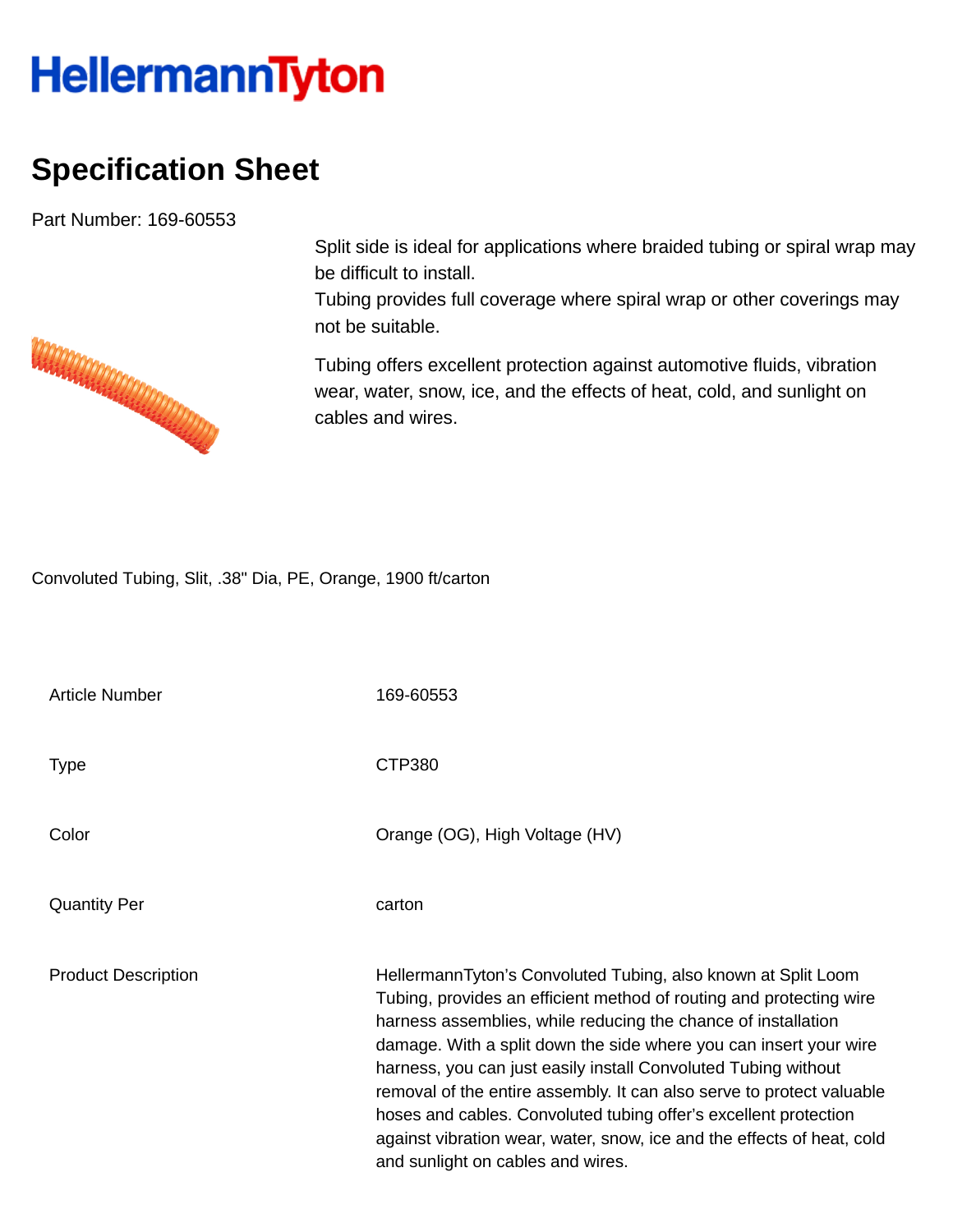| <b>Short Description</b>              | Convoluted Tubing, Slit, .38" Dia, PE, Orange, 1900 ft/carton |
|---------------------------------------|---------------------------------------------------------------|
| <b>Global Part Name</b>               | CTP380-PE-OG                                                  |
|                                       |                                                               |
| Length L (Imperial)                   | 1900.0                                                        |
| Length L (Metric)                     | 579.1                                                         |
| Variant                               | Slit                                                          |
| Inner Diameter D (Imperial)           | 0.380                                                         |
| Inner Diameter D (Metric)             | 9.65                                                          |
| Diameter D (Imperial)                 | 0.526                                                         |
| Diameter D (Metric)                   | 13.36                                                         |
| <b>Outside Diameter OD (Imperial)</b> | 0.526                                                         |
| <b>Outside Diameter OD (Metric)</b>   | 13.36                                                         |
| Nominal Diameter (Imperial)           | 3/8                                                           |
| Nominal Diameter (Metric)             | 9.65                                                          |
| Wall Thickness WT (Imperial)          | 0.005                                                         |
| Wall Thickness WT (Metric)            | 0.127                                                         |